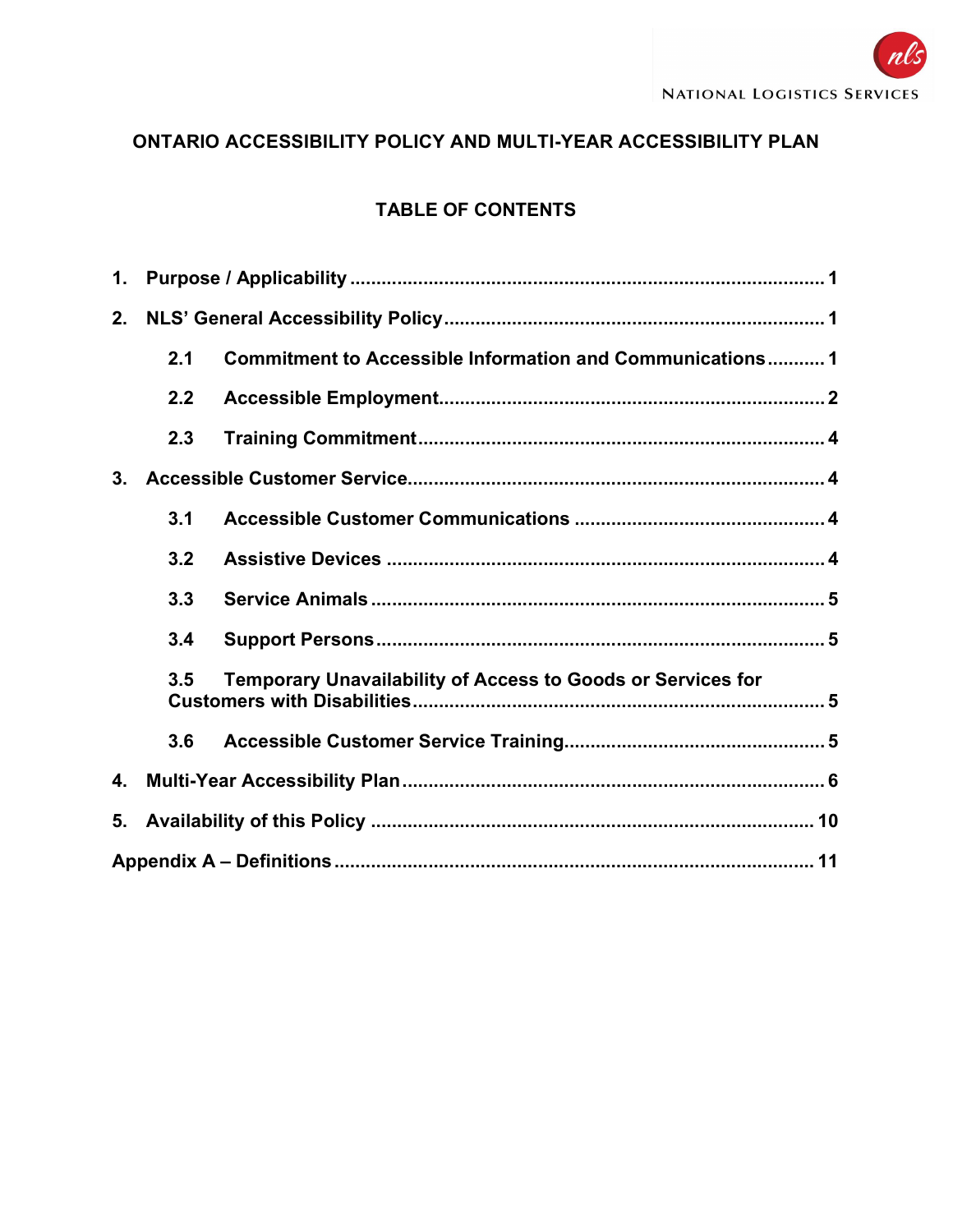

### 1. Purpose / Applicability

Under the Accessibility for Ontarians with Disabilities Act, 2005, all public and private sector organizations in the Province of Ontario must meet the requirements of accessibility standards established by regulation. This policy establishes the accessibility policy, multi-year accessibility plan and related commitments, in accordance with the Integrated Accessibility Standards (Ontario Regulation 191/11) for Ontario operations of NLS. The Accessibility for Ontarians with Disabilities Act, 2005, and its Regulations (including all other standards as may be developed) are collectively referred to hereafter as the AODA.

This Policy applies to all NLS Representatives in the Province of Ontario.

#### 2. NLS' General Accessibility Policy

NLS is committed to accessibility for persons with disabilities based upon the core principles of dignity, independence, inclusion, integration, responsiveness and equality of opportunity. We are committed to meeting the needs of persons with disabilities in a timely manner, and will do so by preventing and removing barriers to accessibility and meeting the accessibility requirements under the AODA.

#### 2.1 Commitment to Accessible Information and Communications

#### (i) Accessible Formats and Communication Supports

Upon request, will provide the following in an accessible format or via accessible communication support:

(a) all organizational information and communications made available to NLS' customers and the public, including this policy;

(b) any publicly available emergency procedures, plans or public safety information to its customers and the public; and

(c) access to any processes for receiving and responding to feedback.

 NLS will consult with the person making the request to determine the suitability of any accessible format or communication support provided. This information and documentation will be provided as soon as is practicable, but specific timeframes may vary depending on the format requested.

#### (ii) Website Accessibility

Any new internet websites and any new web content and web-based applications will conform to the Web Content Accessibility Guidelines (WCAG) Level AA (other than success criteria 1.2.4 and 1.2.5), except where doing so is not practicable.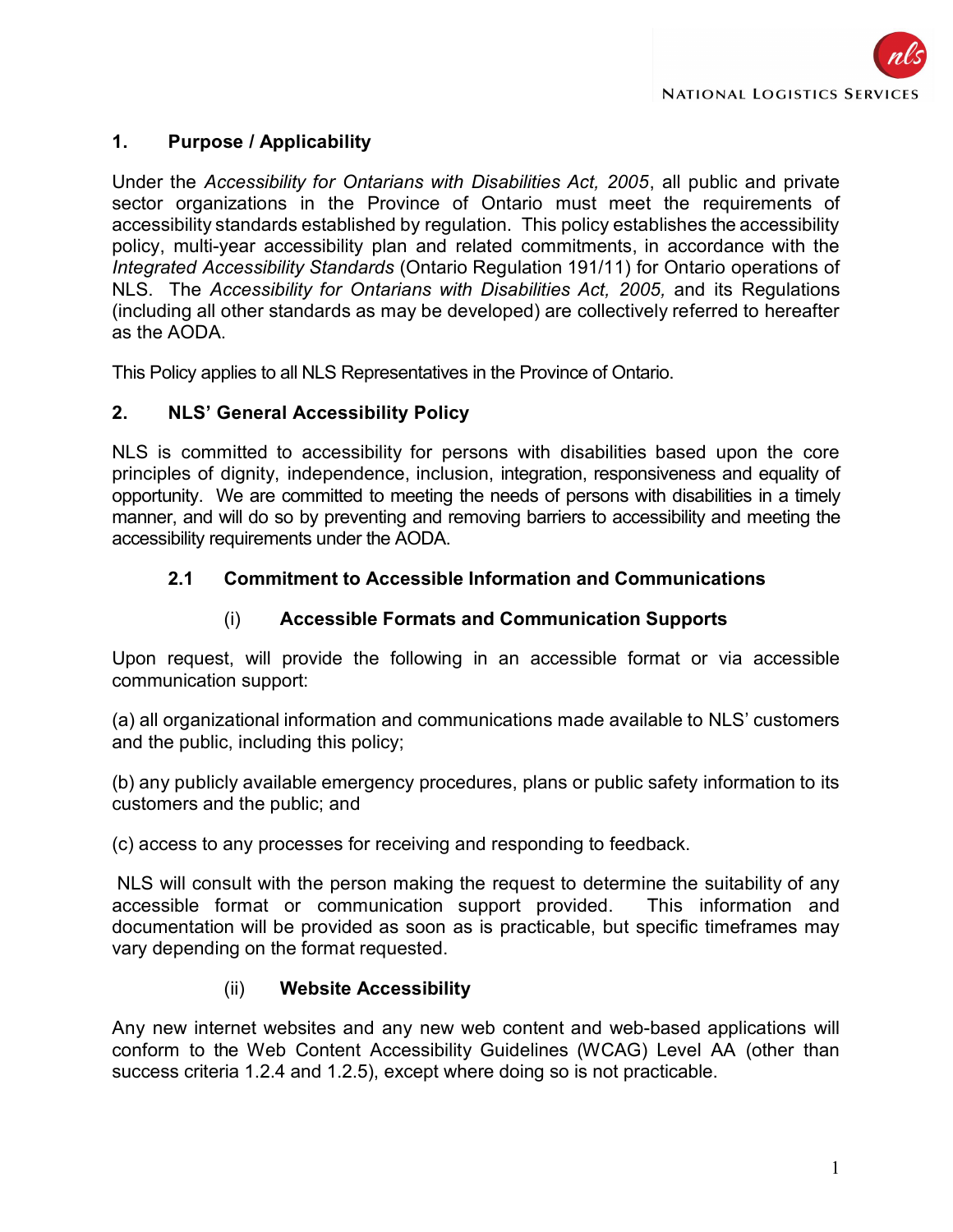

### (iii) Feedback Regarding Accessibility

NLS encourages persons with disabilities to provide comments on the goods, services and facilities they receive or use, including feedback regarding the accessibility of those goods, services or facilities.

Feedback may be delivered to NLS in person, by telephone, mail, email, facsimile or other means available to the person.

Customers may use any of the following feedback channels:

In person at NLS' office:

150 CourtneyPark Drive West, Mississauga. Ontario L5W 1Y6

By telephone, facsimile or e-mail:

Telephone: 905-364-0032, e-mail: info@nls.ca

By mail: in writing or through electronic or audio recording.

All feedback will be reviewed for possible improvement. Feedback will be directed to the most appropriate department for resolution, and any complaints will be addressed as soon as possible. Persons providing feedback can expect an acknowledgment of their feedback to be issued within ten (10) business days. The acknowledgment will indicate when the matter will be addressed, and when the individual will be notified further in the matter. Correspondence with the individual will take into account their accessibility needs and will be provided in accordance with NLS' commitment to accessible information and communication supports, described above.

#### 2.2 Accessible Employment

NLS has implemented the following practices and procedures to promote the inclusion of applicants for employment and existing employees with disabilities in its workplace.

#### (i) Recruitment

NLS is Canada's leading retail logistics provider for global lifestyle brands, including apparel, footwear, accessories, and sporting goods. NLS welcomes diversity in the workplace and encourages applications from all qualified individuals, including visible minorities, Aboriginal People, and persons with disabilities. NLS is committed to providing accommodation for people with disabilities. To request any accommodation you may require to participate in the recruitment process (including alternative formats of materials or accessible meeting rooms) contact Human Resources to discuss your needs.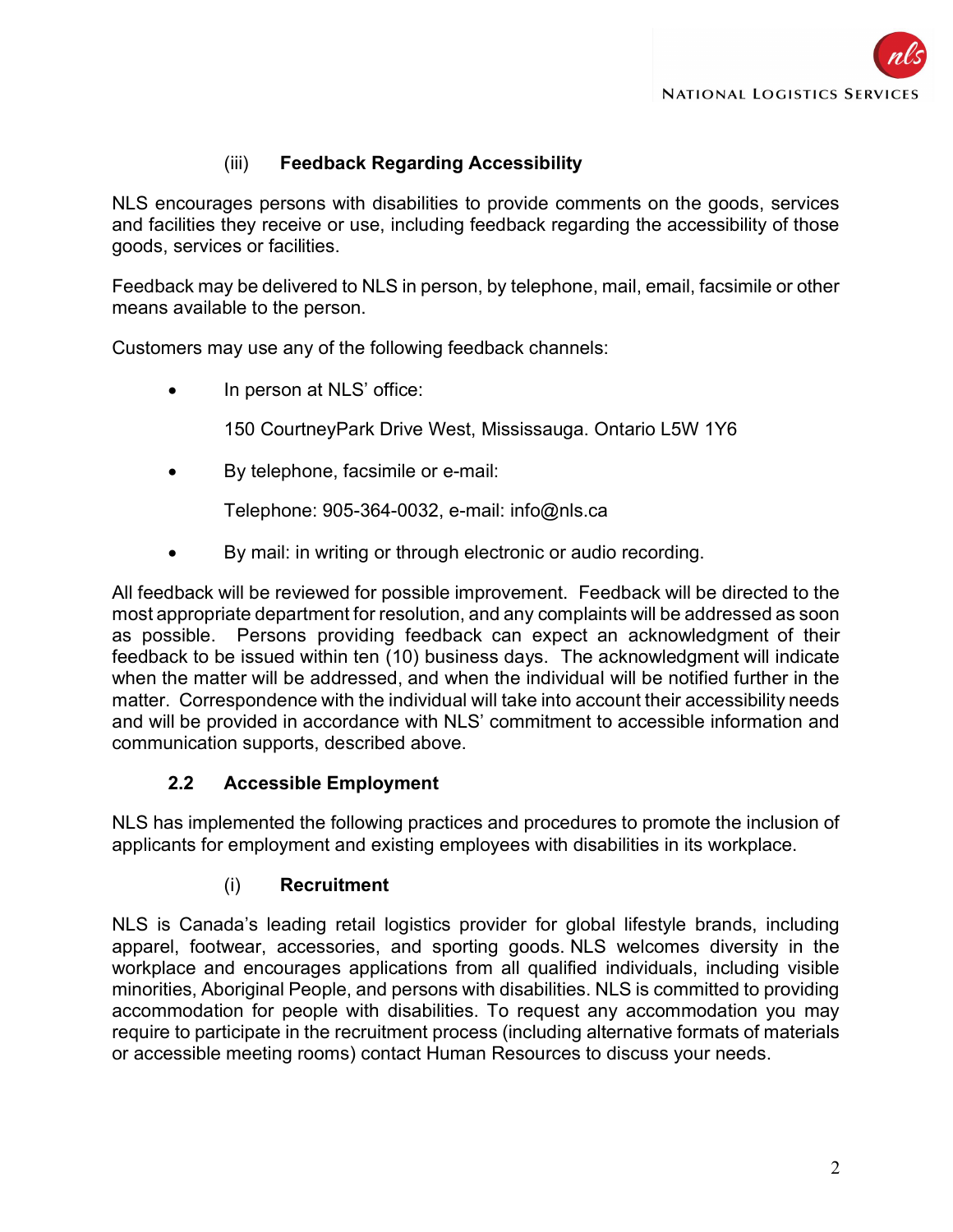# (ii) Employee Notification

NLS informs its employees of its policies used to support its employees with disabilities: (a) to new employees as soon as practicable after they begin their employment; and (b) whenever there is a change to existing policies on the provision of job accommodations that take into account accessibility needs due to a disability.

### (iii) Accessible Formats and Communication Supports

Where an employee with a disability requests it, NLS will consult with the employee to provide or arrange for the provision of accessible formats and communication supports for: (a) information that is needed in order to perform the employee's job; and (b) employment information that is generally available to employees in the workplace.

NLS will consult with the employee making the request in determining the suitability of an accessible format or communication support.

#### (iv) Individual Accommodation Plans

NLS has a written process for the development of a documented Individual Accommodation Plan. A copy of this process can be found in the Accessible Employment Policy, which is posted on NLS' intranet and on the facility communication board.

#### (v) Return to Work Process

NLS has a return-to-work process for employees who have been absent from work due to a disability and require disability-related accommodation in order to return to work. A copy of this process can be found in the Accessible Employment Policy, which is posted on NLS' intranet and on the facility communication board.

#### (vi) Performance Management, Career Development and Advancement and Redeployment

NLS takes into account the accommodation needs of its employees, including any individual accommodation plans of employees, when: (a) using performance management; (b) providing career development and advancement opportunities; and (c) redeploying employees.

#### (vii) Workplace Emergency Response Information

NLS provides individualized Workplace Emergency Response Information to employees who have a disability if the disability is such that the individualized information is necessary and the employer is aware of the need for accommodation due to the employee's disability. More details regarding this process can be found in the Accessible Employment Policy, which is posted on NLS' intranet and on the facility communication board.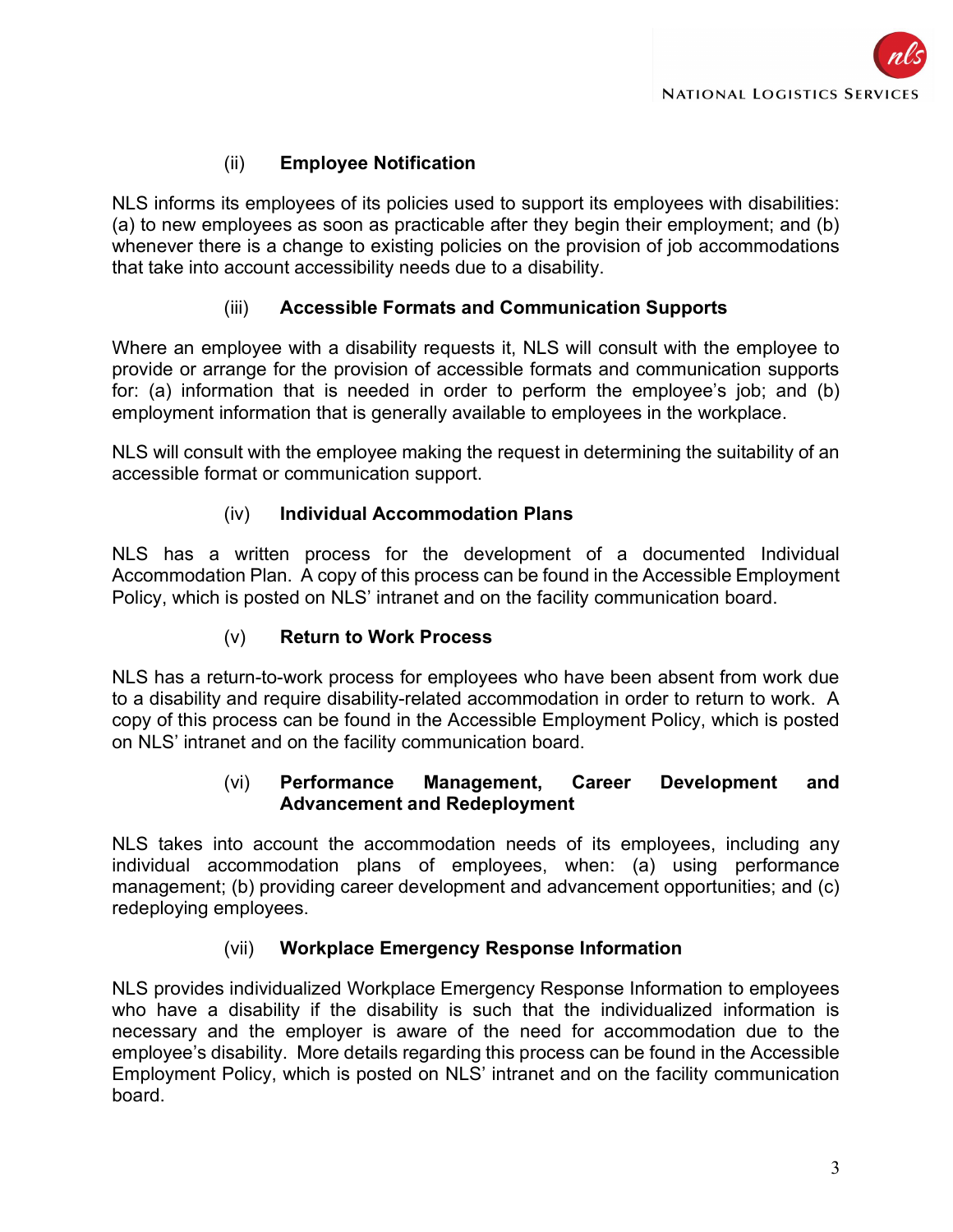## Training Commitment

NLS provides three types of training related to accessibility: accessible customer service training (as further discussed in section 3.6 below); integrated standards accessibility training; and training on the Human Rights Code as it relates to individuals with disabilities.

This training will be provided to all Representatives as soon as practicable and generally, within three months of the individual's commencement of duties. Training will also be provided on an ongoing basis when changes are made to these policies, practices and procedures.

NLS will keep a record of the training provided, including the dates on which the training is provided and the number of individuals to whom it is provided.

### 3. Accessible Customer Service

 NLS has developed a policy governing its commitment to providing accessible customer service. A copy of this policy can be found on NLS' corporate website.

NLS is committed to providing access to goods and services to its customers in a manner that is consistent with the principles of independence, dignity, integration and equality of opportunity, and that is in compliance with the AODA. To that end, NLS recognizes the importance of:

- Providing integrated access to goods and services for individuals with disabilities;
- Openly communicating and responding to the needs of customers with disabilities in order to provide them with excellent customer service; and
- Complying with the mandatory Customer Service Standard addressed under the AODA.

#### 3.1 Accessible Customer Communications

NLS Representatives are required to communicate with customers with disabilities in a manner that takes into account their disabilities. Representatives will consider how a customer's disability may affect the way that the customer expresses, receives or processes communications and, where possible, they will ask the customer how to best communicate with them.

#### 3.2 Assistive Devices

Assistive devices that may be used by individuals with disabilities are welcome on NLS' premises that are open to the public or other third parties. NLS will take steps to ensure that Representatives are familiar with commonly used assistive devices.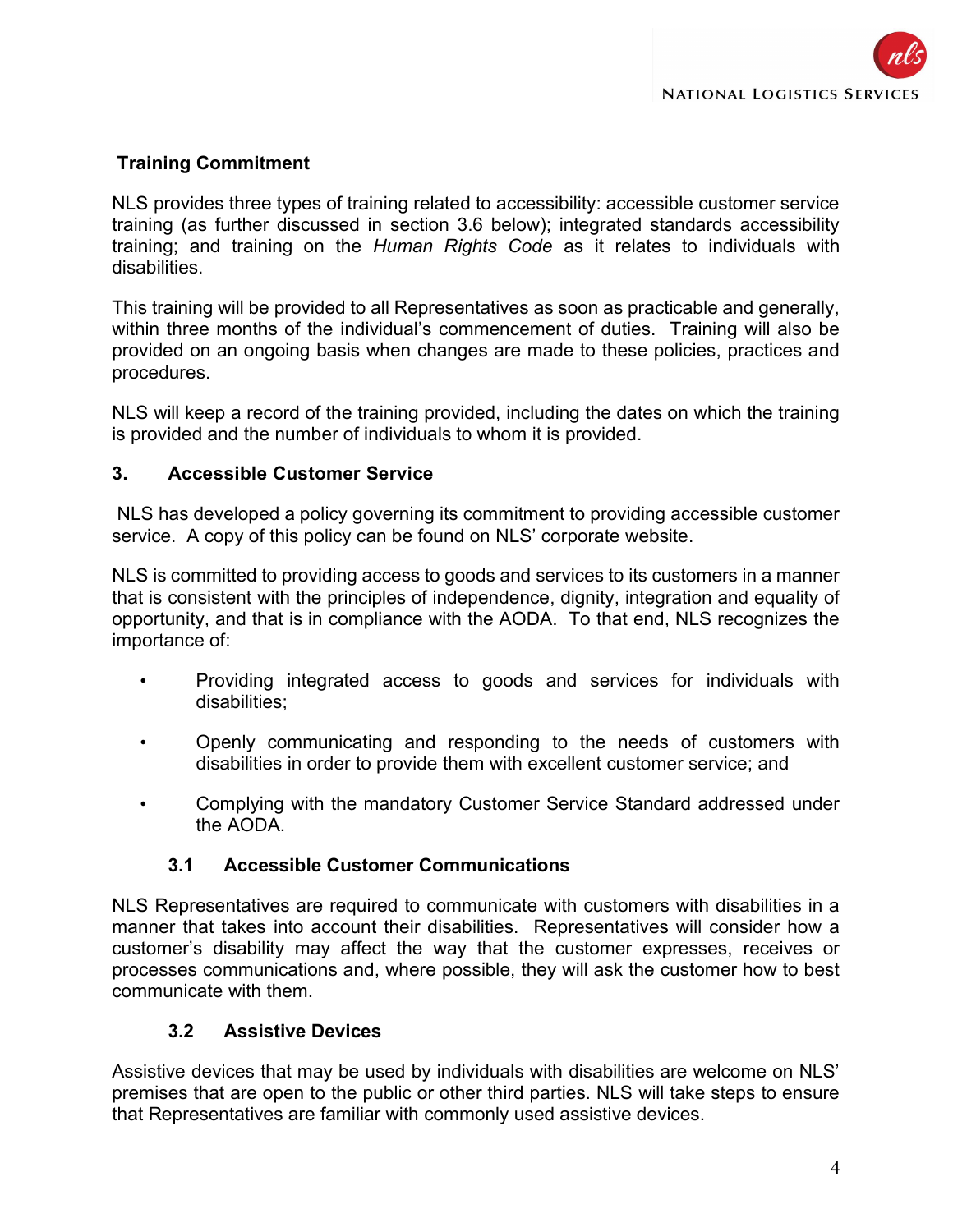### 3.3 Service Animals

NLS welcomes guide dogs or other animals that serve individuals with disabilities in those areas of its premises that are open to customers and will permit the customer to keep the service animal with them, except for those animals that are otherwise excluded by law from the premises. In the event that a service animal is otherwise excluded by law from the premises, NLS will provide the applicable customer with an alternative method of obtaining, using or benefitting from its goods or services.

## 3.4 Support Persons

NLS welcomes persons who support individuals with disabilities to NLS them onto those parts of its premises that are open to the public or other third parties. NLS will ensure that customers who so require have access to their support persons while on the premises. Such support persons need not be paid, professional support workers. They may be volunteers, family members or friends who provide support to the customer.

### 3.5 Temporary Unavailability of Access to Goods or Services for Customers with Disabilities

In the event that a facility, service or system offered by NLS to customers with disabilities becomes temporarily unavailable, in whole or in part, NLS will provide notice of the disruption, as is reasonable in the circumstances. The notices will be posted in a conspicuous location at NLS or in another reasonable location, in the circumstances and shall:

- Explain the reason for and anticipated length of the disruption; and
- Provide a description of and indicate the location of an alternative facility or service that is accessible to individuals with disabilities, if available.

## 3.6 Accessible Customer Service Training

All NLS Representatives will be:

- Provided with an overview of the AODA and the Customer Service Standard under the Regulations;
- Trained on how to interact, communicate and assist people with disabilities, and in particular, people with assistive devices, and those who require the assistance of a guide dog, service animal or support person;
- Made aware of the policies and procedures created by NLS in accordance with the Customer Service Standard; and
- Trained on how to help a person with a disability who is having difficulty accessing NLS' goods or services.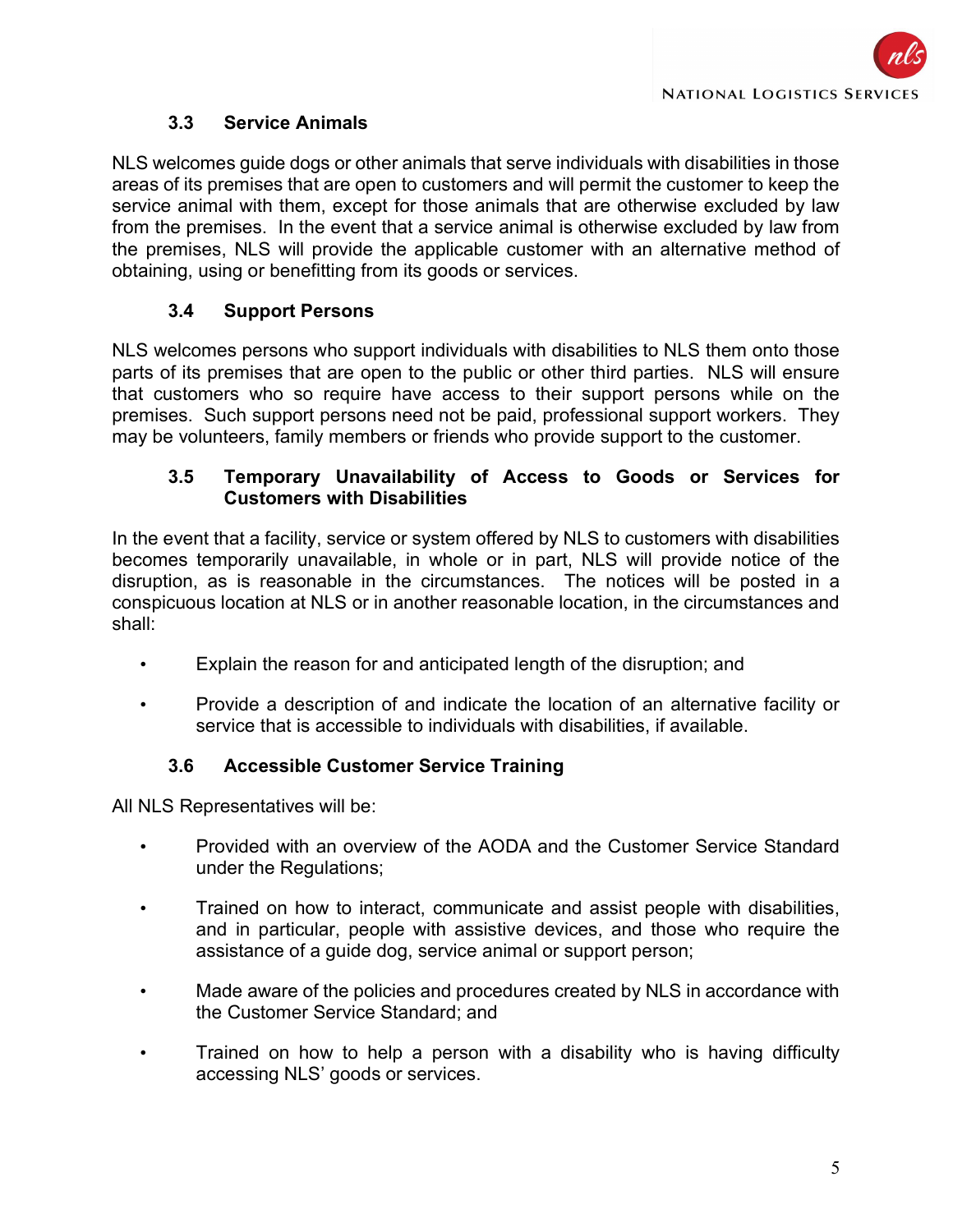This training will also be provided on an ongoing basis, as soon as practicable, whenever NLS' policies change with respect to customer service accessibility for individuals with disabilities.

### 4. Multi-Year Accessibility Plan

Under the AODA, private and not-for-profit organizations with 50 or more employees in Ontario must create a multi-year accessibility plan. This Multi-Year Accessibility Plan outlines the policies and actions that NLS will or has put in place to improve opportunities for people with disabilities across the organization.

This multi-year accessibility plan will be updated at least once every five years.

| <b>Summary of the Accessibility Goal</b>                                                                                                                                          | <b>Related</b><br><b>Provision of</b><br>the<br><b>Regulations</b> | <b>Status</b>                                                       |  |
|-----------------------------------------------------------------------------------------------------------------------------------------------------------------------------------|--------------------------------------------------------------------|---------------------------------------------------------------------|--|
| <b>General Requirements</b>                                                                                                                                                       |                                                                    |                                                                     |  |
| Establish accessibility policies governing<br>how NLS will meet its obligations under<br>the AODA                                                                                 | 3.(1)                                                              | Complete - see further<br>section 2 of this policy.                 |  |
| Establish, implement and maintain a<br>documented multi-year accessibility plan;<br>post the plan on the website; review and<br>update the plan at least once every five<br>years | 4.(1)                                                              | Complete - see further<br>section 4 of this policy                  |  |
| Have regard to the accessibility for<br>persons with disabilities when designing,<br>procuring or acquiring self-service kiosks                                                   | 6.(2)                                                              | Not currently<br>applicable                                         |  |
| Training on the requirements of the<br>accessibility standards and on the Human<br>Rights Code as it relates to persons with<br>disabilities                                      | 7.(1)                                                              | Complete - see further<br>section 2.2 of this<br>policy             |  |
| <b>Customer Service Standards</b>                                                                                                                                                 |                                                                    |                                                                     |  |
| Develop, implement and maintain policies<br>governing the provision of NLS' services<br>to persons with disabilities, and provide in<br>an accessible format upon request         | 80.46(1)                                                           | Complete - see further<br>sections 2.1(i) and 3.1<br>of this policy |  |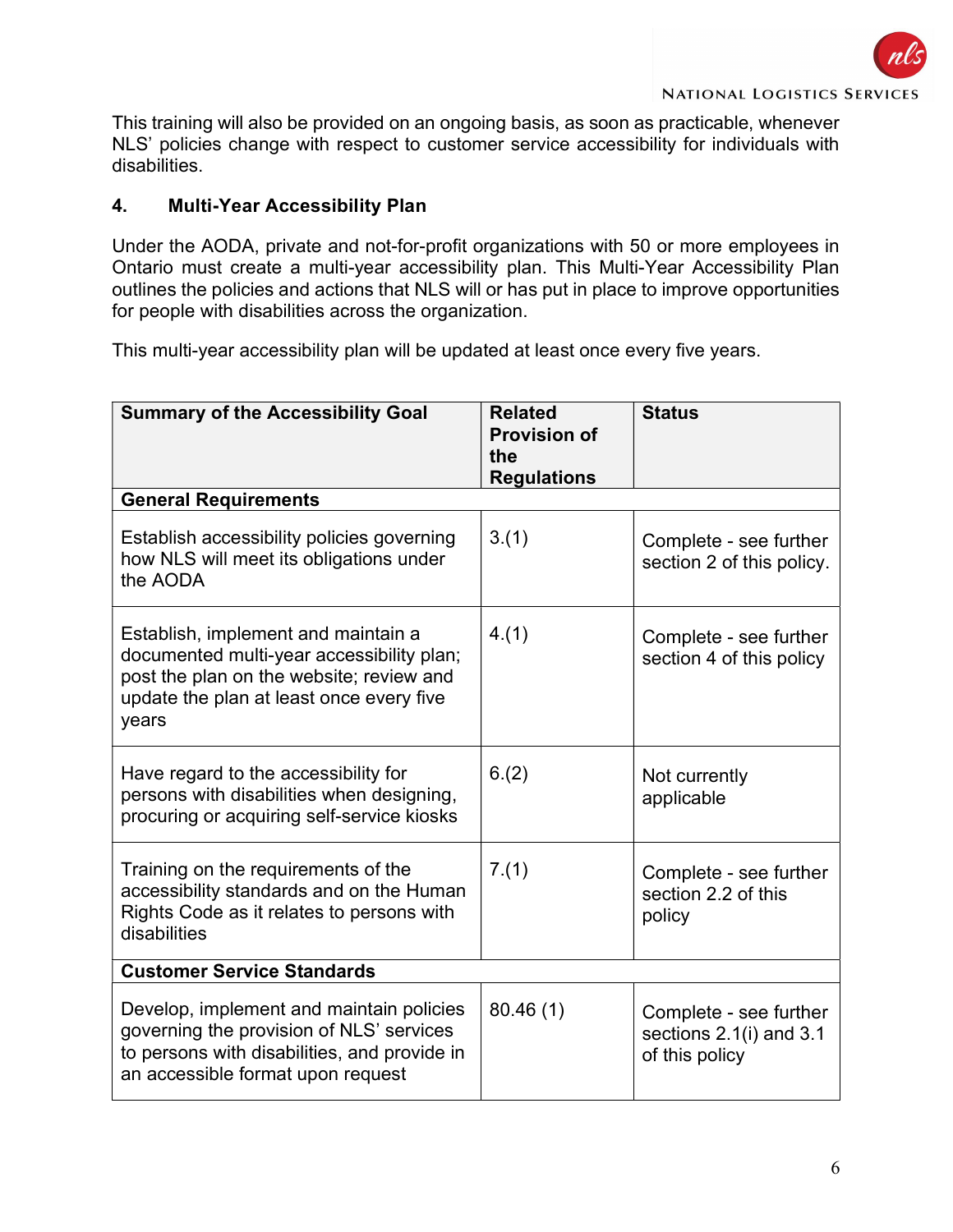

|  | <b>Related</b><br><b>Provision of</b><br>the<br><b>Regulations</b> | <b>Status</b>                                                    |  |
|--|--------------------------------------------------------------------|------------------------------------------------------------------|--|
|  | 80.49(1)                                                           | Complete - see further<br>sections 2.2 and 3.6 of<br>this policy |  |

|                                                                                                                                                                                                                                                                                                                                                                                                                                                  |                          | uns poncy                                                      |  |
|--------------------------------------------------------------------------------------------------------------------------------------------------------------------------------------------------------------------------------------------------------------------------------------------------------------------------------------------------------------------------------------------------------------------------------------------------|--------------------------|----------------------------------------------------------------|--|
| <b>Information and Communications Standards</b>                                                                                                                                                                                                                                                                                                                                                                                                  |                          |                                                                |  |
| Ensure that feedback processes are<br>accessible to persons with disabilities by<br>providing or arranging for accessible<br>formats and communications supports,<br>upon request                                                                                                                                                                                                                                                                | 11.(1)                   | Complete - see further<br>section 0 of this policy             |  |
| Upon request, provide or arrange for the<br>provision of accessible formats and<br>communication supports for persons with<br>disabilities, in consultation with the<br>individual, a) in a timely manner that<br>takes into account the person's<br>accessibility needs due to disability; and<br>b) at a cost that is no more than the<br>regular cost charged to other persons.<br>Notify the public of the availability of these<br>supports | $12.(1), (2)$ and<br>(3) | Complete - see further<br>section 2.1(i) of this<br>policy     |  |
| Provide any publicly available emergency<br>response information in an accessible<br>format, upon request                                                                                                                                                                                                                                                                                                                                        | 13. (1)                  | Complete - see further<br>section 2.1(i) of this<br>policy     |  |
| Ensure new internet websites and web<br>content on those sites conform with<br><b>WCAG 2.0 Level</b>                                                                                                                                                                                                                                                                                                                                             | 14. (4)1                 | In progress- see<br>further section 2.1(ii)<br>of this policy  |  |
| By January 1, 2021, ensure all internet<br>websites and web content conform with<br>WCAG 2.0 Level AA, other than, i.<br>success criteria 1.2.4 Captions (Live), and<br>ii. success criteria 1.2.5 Audio<br>Descriptions (Pre-recorded)                                                                                                                                                                                                          | 14. (4) 2                | In progress - see<br>further section 2.1(ii)<br>of this policy |  |
| <b>Employment Standards</b>                                                                                                                                                                                                                                                                                                                                                                                                                      |                          |                                                                |  |

**Summary of the Accessibility Goal** 

Training on accessible customer service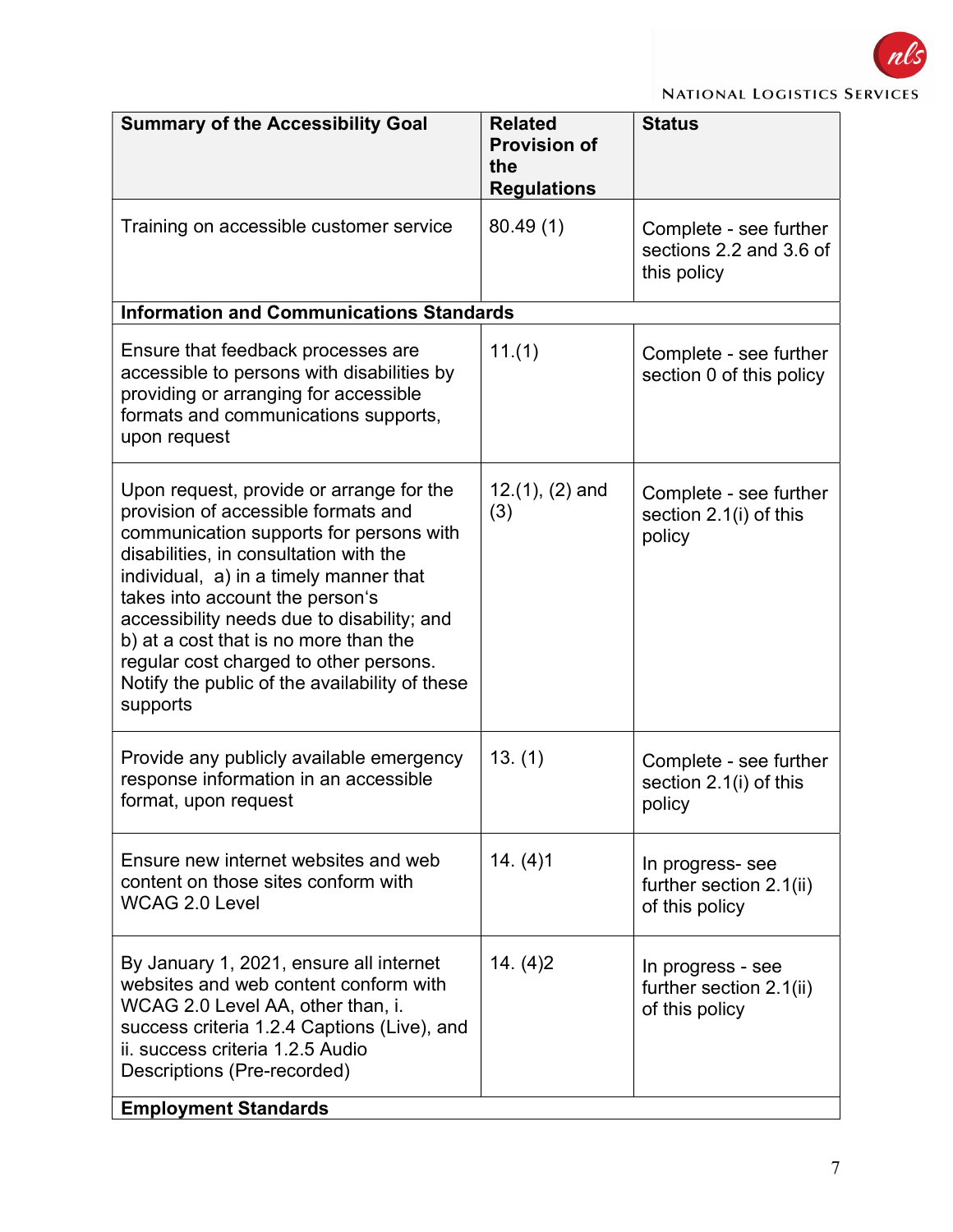

|  | <b>NATIONAL LOGISTICS SERVICES</b> |  |
|--|------------------------------------|--|
|--|------------------------------------|--|

| <b>Summary of the Accessibility Goal</b>                                                                                                                                                                                                                                                                                                                    | <b>Related</b><br><b>Provision of</b><br>the<br><b>Regulations</b> | <b>Status</b>                                                |
|-------------------------------------------------------------------------------------------------------------------------------------------------------------------------------------------------------------------------------------------------------------------------------------------------------------------------------------------------------------|--------------------------------------------------------------------|--------------------------------------------------------------|
| Notify NLS employees and the public<br>about the availability of accommodation<br>for applicants with disabilities in its<br>recruitment processes                                                                                                                                                                                                          | 22                                                                 | Complete - see further<br>section 2.2(i) of this<br>policy   |
| During a recruitment process, notify job<br>applicants when they are individually<br>selected to participate in an assessment<br>or selection process, that<br>accommodations are available upon<br>request in relation to the materials or<br>processes to be used.                                                                                        | 23                                                                 | Complete - see<br>further section 2.2(i) of<br>this policy   |
| Notify successful job applicant of NLS'<br>policies for accommodating employees<br>with disabilities                                                                                                                                                                                                                                                        | 24                                                                 | Complete - see further<br>section 2.2(i) of this<br>policy   |
| Inform employees of NLS' policies used to<br>support employees with disabilities                                                                                                                                                                                                                                                                            | 25                                                                 | Complete - see further<br>section 0 of this policy           |
| Consult with a requesting employee in a<br>manner that considers his or her disability<br>to provide or arrange for the provision of<br>accessible formats and communication<br>supports for, (a) information that is needed<br>in order to perform the employee's job;<br>and (b) information that is generally<br>available to employees in the workplace | 26.1 and 26.2                                                      | Complete - see further<br>section 2.2(iii) of this<br>policy |
| Provide individualized workplace<br>emergency response information to<br>employees who have a disability, if the<br>disability is such that the individualized<br>information is necessary and the employer<br>is aware of the need for accommodation<br>due to the employee's disability                                                                   | 27                                                                 | Complete - see further<br>section 2.2(vii) of this<br>policy |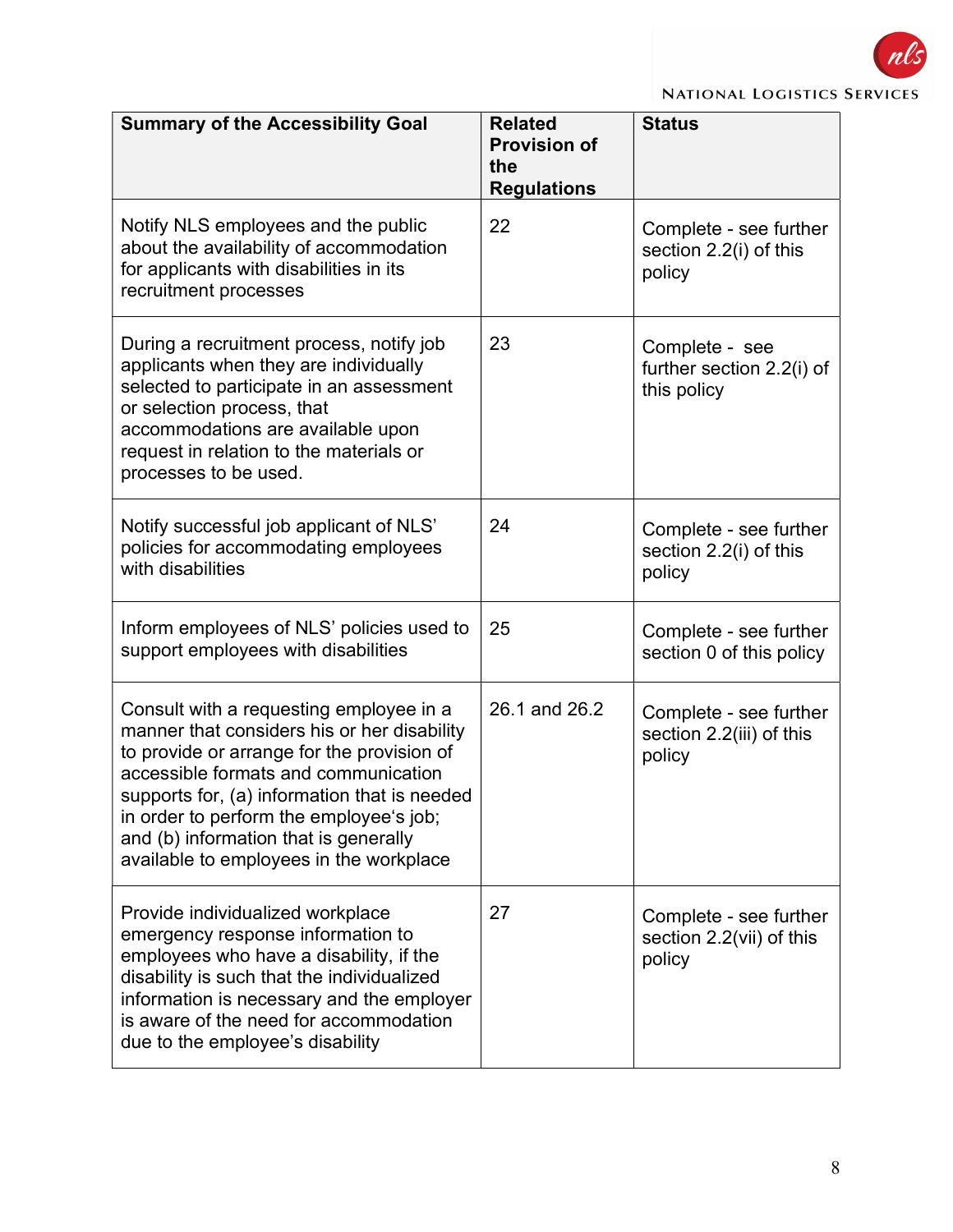

|  | <b>NATIONAL LOGISTICS SERVICES</b> |  |
|--|------------------------------------|--|
|--|------------------------------------|--|

| <b>Summary of the Accessibility Goal</b>                                                                                                                                                                                        | <b>Related</b><br><b>Provision of</b><br>the<br><b>Regulations</b> | <b>Status</b>                                                |  |
|---------------------------------------------------------------------------------------------------------------------------------------------------------------------------------------------------------------------------------|--------------------------------------------------------------------|--------------------------------------------------------------|--|
| Develop and implement a written process<br>for documenting individual<br>accommodation plans for employees with<br>disabilities                                                                                                 | 28                                                                 | Complete - see further<br>section 2.2(iv) of this<br>policy  |  |
| Develop and implement a return to work<br>process employees who have been<br>absent from work due to a disability and<br>require disability-related accommodations<br>in order to return to work                                | 29                                                                 | Complete - see further<br>section $2.2(v)$ of this<br>policy |  |
| Take into account the accessibility needs<br>of employees with disabilities, as well as<br>individual accommodation plans, when<br>using its performance management<br>process in respect of employees with<br>disabilities     | 30                                                                 | Complete - see further<br>section 2.2(vi) of this<br>policy  |  |
| Take into account the accessibility needs<br>of its employees with disabilities as well as<br>any individual accommodation plans,<br>when providing career development and<br>advancement to its employees with<br>disabilities | 31                                                                 | Complete - see further<br>section 2.2(vi) of this<br>policy  |  |
| Take into account the accessibility needs<br>of its employees with disabilities, as well<br>as individual accommodation plans, when<br>redeploying employees with disabilities                                                  | 32                                                                 | Complete - see further<br>section 2.2(vi) of this<br>policy  |  |
| <b>Design of Public Spaces</b>                                                                                                                                                                                                  |                                                                    |                                                              |  |
| Ensure that any new or redeveloped<br>outdoor Paths of Travel (i.e. sidewalks,<br>ramps, stairs, curb ramps, rest areas and<br>accessible pedestrian signals) comply with<br>the requirements of the AODA                       | 80.22                                                              | Not currently<br>applicable                                  |  |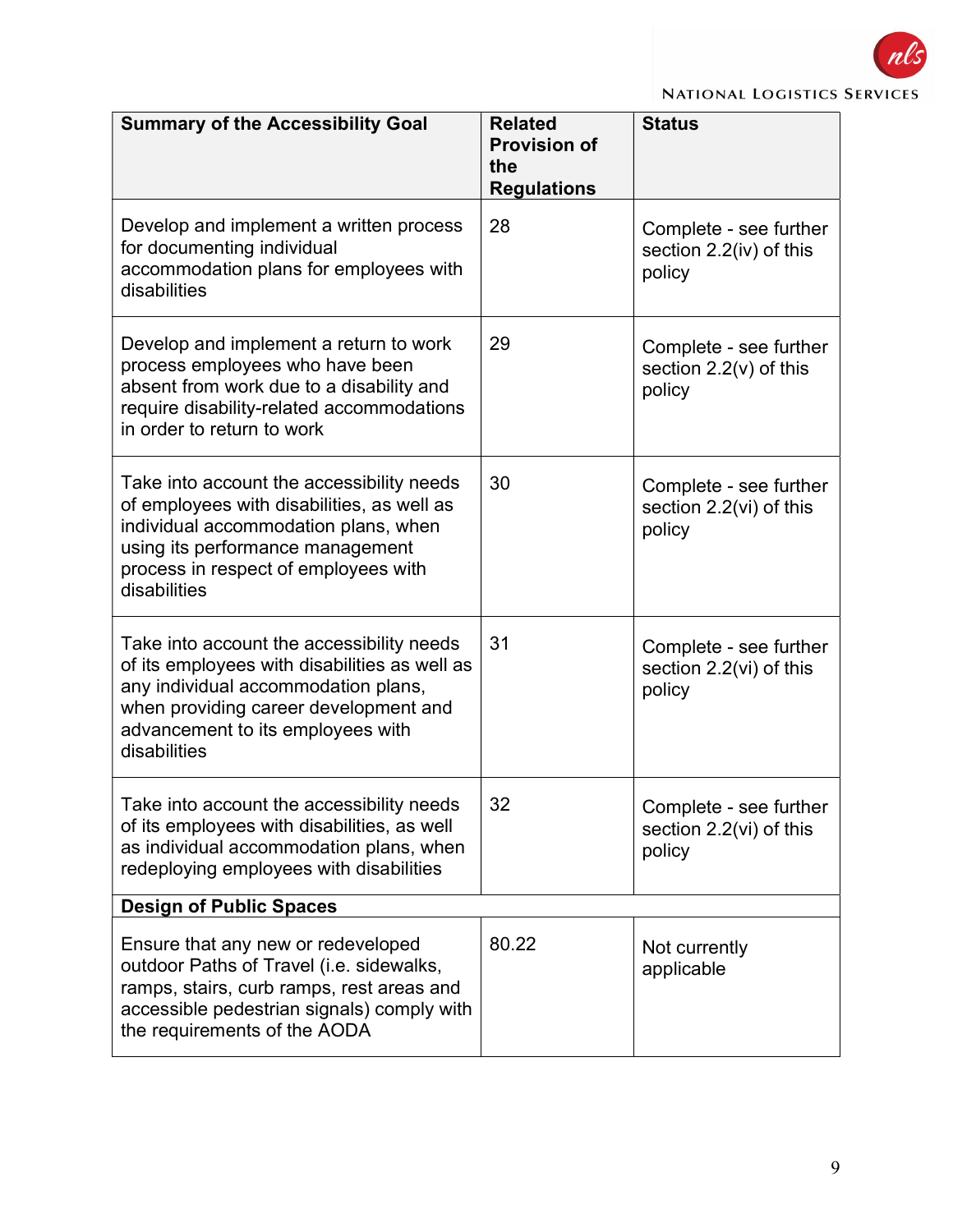

#### **NATIONAL LOGISTICS SERVICE:**

| <b>Summary of the Accessibility Goal</b>                                                                                                                                                                                                                             | <b>Related</b><br><b>Provision of</b><br>the<br><b>Regulations</b> | <b>Status</b>               |
|----------------------------------------------------------------------------------------------------------------------------------------------------------------------------------------------------------------------------------------------------------------------|--------------------------------------------------------------------|-----------------------------|
| Ensure that any new or redeveloped<br>parking (on and off street) complies with<br>the requirements of the AODA                                                                                                                                                      | 80.32                                                              | Not currently<br>applicable |
| Ensure that any newly constructed service<br>counters and fixed queuing lines, and any<br>newly constructed or redeveloped waiting<br>areas, comply with the requirements of the<br><b>AODA</b>                                                                      | 80.40                                                              | Not currently<br>applicable |
| Develop procedures for preventative and<br>emergency maintenance of the accessible<br>elements in the above-noted public<br>spaces and procedures for dealing with<br>temporary disruptions when the above-<br>noted accessible elements are not in<br>working order | 80.44                                                              | Not currently<br>applicable |

#### 5. Availability of this Policy

A copy of this policy will be posted on NLS' corporate website and NLS intranet.

Upon request, NLS will provide or arrange for the provision of this policy, or the information contained in this policy, to the requesting individual in an accessible format or with a communication support in a timely manner that takes into account the person's accessibility needs due to disability and at no cost. In doing so, NLS will consult with the person making the request in determining the suitability of the format or communication support.